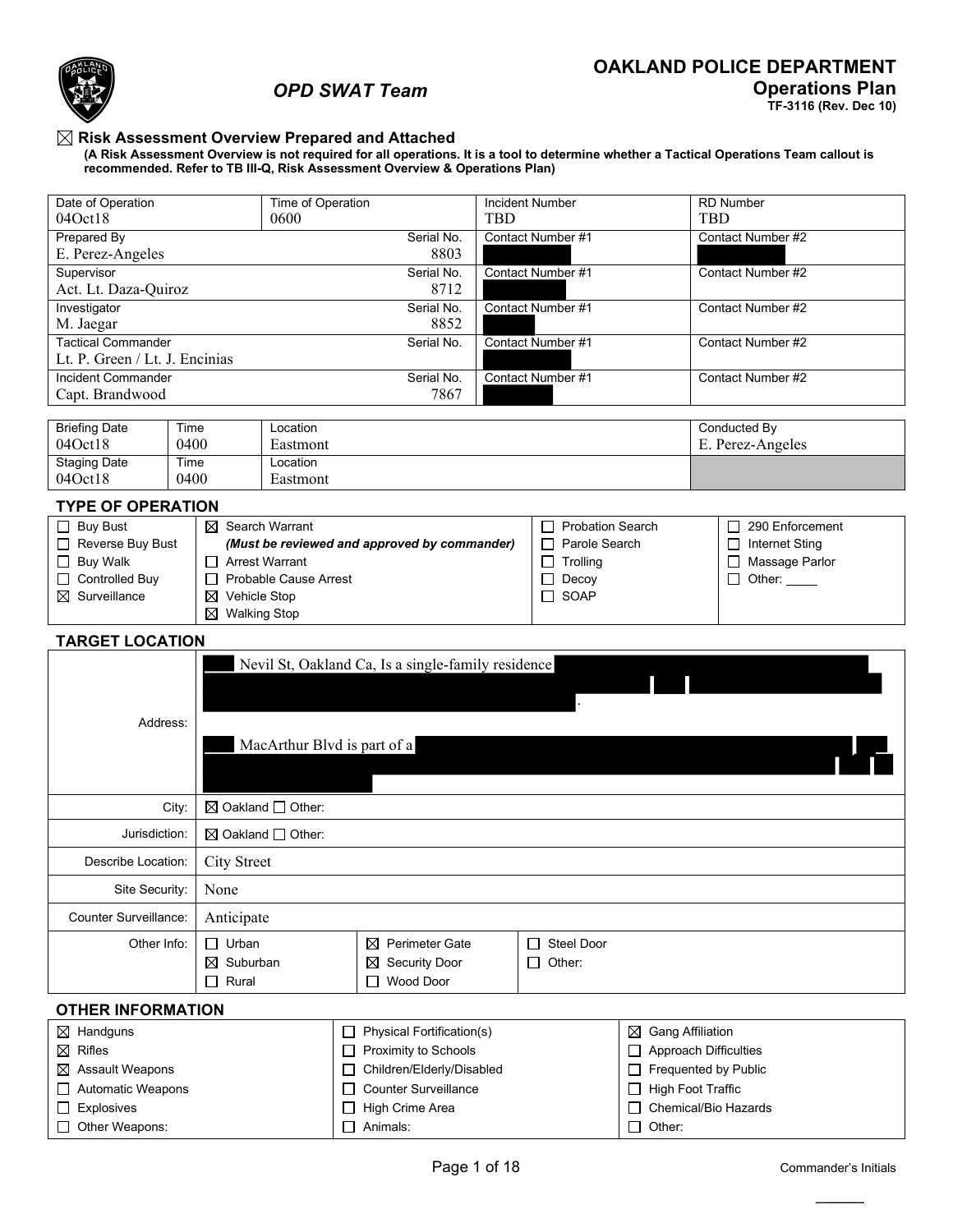### **SUSPECT #1 INFORMATION**

| Name                                                                            |                                       |                     |                 |                                   | Alias             |  |                     |                             | Race | B - Black |        |
|---------------------------------------------------------------------------------|---------------------------------------|---------------------|-----------------|-----------------------------------|-------------------|--|---------------------|-----------------------------|------|-----------|--------|
| Date of Birth                                                                   |                                       | Age                 | Sex             |                                   |                   |  |                     |                             |      | Height    | Weight |
|                                                                                 |                                       | 27                  | M               |                                   |                   |  |                     |                             |      | 57        | 185    |
| Hair                                                                            | Eyes                                  | Marks/Scars/Tattoos |                 |                                   |                   |  | Other               |                             |      |           |        |
| <b>BLK</b>                                                                      | <b>BRO</b>                            |                     |                 |                                   |                   |  |                     |                             |      |           |        |
| <b>Home Address</b>                                                             |                                       |                     |                 |                                   |                   |  | <b>Phone Number</b> |                             |      |           |        |
|                                                                                 | <b>Work Address/Secondary Address</b> |                     |                 |                                   |                   |  | <b>Phone Number</b> |                             |      |           |        |
|                                                                                 | Suspect Known To Be Armed             |                     |                 | Photograph Attached               |                   |  |                     |                             |      |           |        |
| ⊠ Yes □ No<br>⊠ Yes □ No                                                        |                                       |                     |                 |                                   |                   |  |                     |                             |      |           |        |
| <b>CRIMINAL HISTORY (Arrests and Convictions)</b>                               |                                       |                     |                 |                                   |                   |  |                     |                             |      |           |        |
| $\boxtimes$ Felony Convictions<br>$\boxtimes$ Felony Arrests                    |                                       |                     |                 |                                   |                   |  |                     | History of Violence         |      |           |        |
| □ 3 Strike Candidate<br>$\boxtimes$ Gang Member<br>$\boxtimes$ Probation/Parole |                                       |                     |                 |                                   |                   |  |                     |                             |      |           |        |
| Felony Convictions:                                                             |                                       |                     |                 |                                   |                   |  |                     |                             |      |           |        |
| <b>Misdemeanor Convictions:</b>                                                 |                                       |                     |                 |                                   |                   |  |                     |                             |      |           |        |
| Arrests:                                                                        |                                       |                     |                 |                                   |                   |  |                     |                             |      |           |        |
|                                                                                 | Probation/Parole:                     |                     |                 |                                   |                   |  |                     |                             |      |           |        |
| Other:                                                                          |                                       |                     |                 |                                   |                   |  |                     |                             |      |           |        |
|                                                                                 |                                       |                     |                 | <b>SUSPECT VEHICLE(S)</b>         |                   |  |                     |                             |      |           |        |
| Year                                                                            | Make                                  |                     | Model           |                                   | <b>Body Style</b> |  | Color               | Plate                       |      |           |        |
| Year                                                                            | Make                                  |                     | Model           |                                   | <b>Body Style</b> |  | Color               | Plate                       |      |           |        |
| Year                                                                            | Make                                  |                     | Model           |                                   | <b>Body Style</b> |  | Color               | Plate                       |      |           |        |
| Year                                                                            | Make                                  |                     | Model           |                                   | <b>Body Style</b> |  | Color               | Plate                       |      |           |        |
|                                                                                 |                                       |                     |                 | <b>ADDITIONAL INFORMATION</b>     |                   |  |                     |                             |      |           |        |
| Mental Illness / Type                                                           |                                       |                     |                 | Substance Abuse / Type            |                   |  |                     | Specialized Training / Type |      |           |        |
| Select One /                                                                    |                                       |                     |                 | Select One / If Yes, select one / |                   |  |                     | Select One / Select One /   |      |           |        |
|                                                                                 | Gang Affiliation / Name of Gang       |                     | Anti-Government |                                   |                   |  |                     | Other                       |      |           |        |
|                                                                                 |                                       |                     | No              |                                   |                   |  |                     |                             |      |           |        |
|                                                                                 |                                       |                     |                 |                                   |                   |  |                     |                             |      |           |        |
|                                                                                 |                                       |                     |                 |                                   |                   |  |                     |                             |      |           |        |
|                                                                                 |                                       |                     |                 |                                   |                   |  |                     |                             |      |           |        |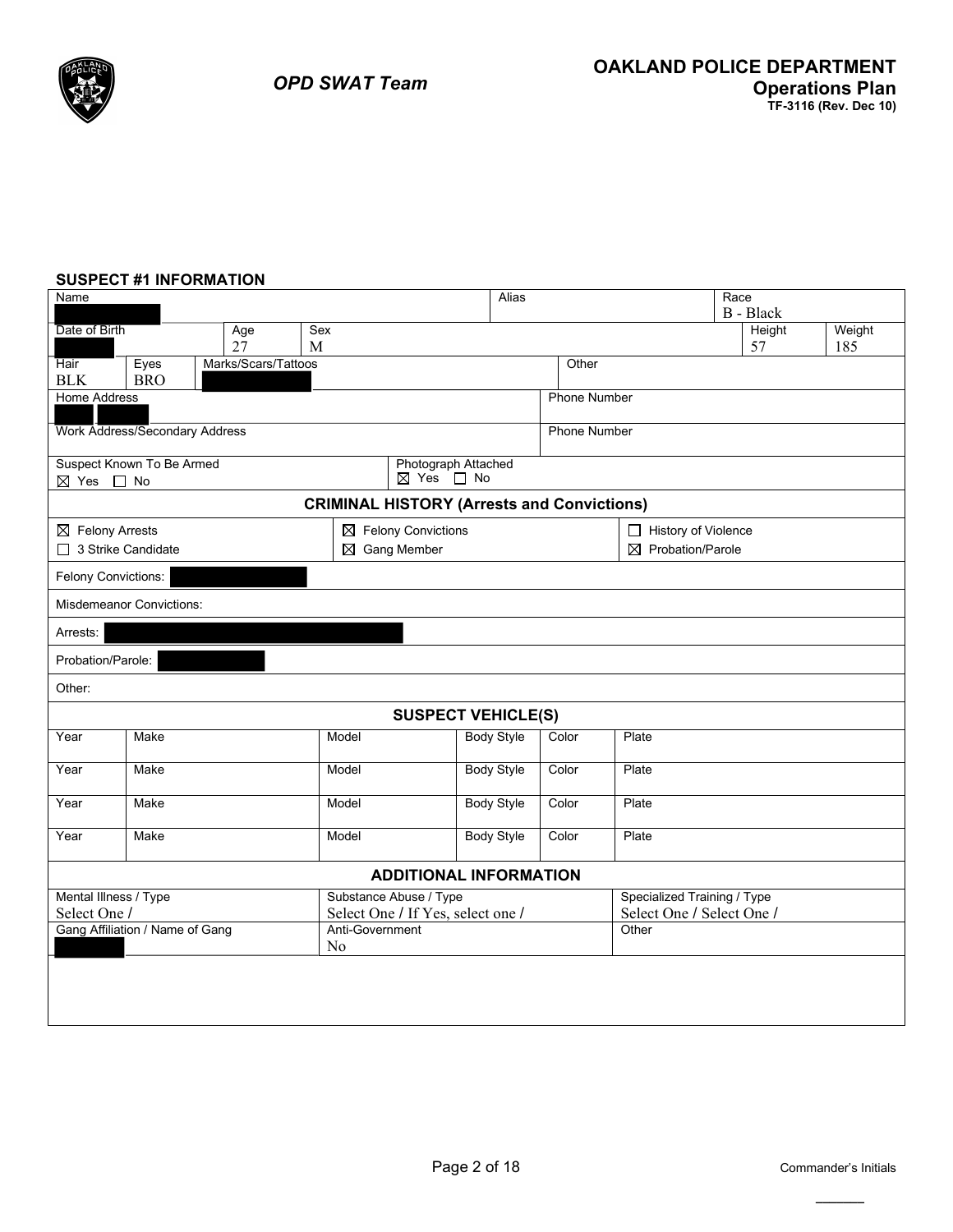

## **Suspect #2 INFORMATION**

| Name                                              |                                       |                     |                 |                                                  | Alias             |       |                     |                              | Race |           |        |
|---------------------------------------------------|---------------------------------------|---------------------|-----------------|--------------------------------------------------|-------------------|-------|---------------------|------------------------------|------|-----------|--------|
|                                                   |                                       |                     |                 |                                                  |                   |       |                     |                              |      | B - Black |        |
| Date of Birth                                     |                                       | Age                 | Sex             |                                                  |                   |       |                     |                              |      | Height    | Weight |
|                                                   |                                       | 31                  | M               |                                                  |                   |       |                     |                              |      | 59        | 170    |
| Hair<br><b>BLK</b>                                | Eyes<br><b>BRN</b>                    | Marks/Scars/Tattoos |                 |                                                  |                   |       | Other               |                              |      |           |        |
| <b>Home Address</b>                               |                                       |                     |                 |                                                  |                   |       | <b>Phone Number</b> |                              |      |           |        |
|                                                   | <b>Work Address/Secondary Address</b> |                     |                 |                                                  |                   |       | <b>Phone Number</b> |                              |      |           |        |
| ⊠ Yes □ No                                        | Suspect Known To Be Armed             |                     |                 | Photograph Attached<br>$\boxtimes$ Yes $\Box$ No |                   |       |                     |                              |      |           |        |
| <b>CRIMINAL HISTORY (Arrests and Convictions)</b> |                                       |                     |                 |                                                  |                   |       |                     |                              |      |           |        |
| $\boxtimes$ Felony Arrests                        |                                       |                     |                 | $\boxtimes$ Felony Convictions                   |                   |       |                     | History of Violence          |      |           |        |
| □ 3 Strike Candidate                              |                                       |                     |                 | $\boxtimes$ Gang Member                          |                   |       |                     | $\boxtimes$ Probation/Parole |      |           |        |
| Felony Convictions:                               |                                       |                     |                 |                                                  |                   |       |                     |                              |      |           |        |
| <b>Misdemeanor Convictions:</b>                   |                                       |                     |                 |                                                  |                   |       |                     |                              |      |           |        |
| Arrests:                                          |                                       |                     |                 |                                                  |                   |       |                     |                              |      |           |        |
|                                                   | Probation/Parole:                     |                     |                 |                                                  |                   |       |                     |                              |      |           |        |
|                                                   | Other: Active Ramey Warrant           |                     |                 |                                                  |                   |       |                     |                              |      |           |        |
|                                                   |                                       |                     |                 | <b>SUSPECT VEHICLE(S)</b>                        |                   |       |                     |                              |      |           |        |
| Year                                              | Make                                  |                     | Model           |                                                  | <b>Body Style</b> | Color |                     | Plate                        |      |           |        |
| Year                                              | Make                                  |                     | Model           |                                                  | <b>Body Style</b> | Color |                     | Plate                        |      |           |        |
| Year                                              | Make                                  |                     | Model           |                                                  | <b>Body Style</b> | Color |                     | Plate                        |      |           |        |
| Year                                              | Make                                  |                     | Model           |                                                  | <b>Body Style</b> | Color |                     | Plate                        |      |           |        |
| <b>ADDITIONAL INFORMATION</b>                     |                                       |                     |                 |                                                  |                   |       |                     |                              |      |           |        |
| Mental Illness / Type                             |                                       |                     |                 | Substance Abuse / Type                           |                   |       |                     | Specialized Training / Type  |      |           |        |
| Select One /                                      |                                       |                     |                 | Select One / If Yes, select one /                |                   |       |                     | Select One / Select One /    |      |           |        |
|                                                   | Gang Affiliation / Name of Gang       |                     | Anti-Government |                                                  |                   |       |                     | Other                        |      |           |        |
|                                                   |                                       |                     | Select One      |                                                  |                   |       |                     |                              |      |           |        |
|                                                   |                                       |                     |                 |                                                  |                   |       |                     |                              |      |           |        |
|                                                   |                                       |                     |                 |                                                  |                   |       |                     |                              |      |           |        |
|                                                   |                                       |                     |                 |                                                  |                   |       |                     |                              |      |           |        |
|                                                   |                                       |                     |                 |                                                  |                   |       |                     |                              |      |           |        |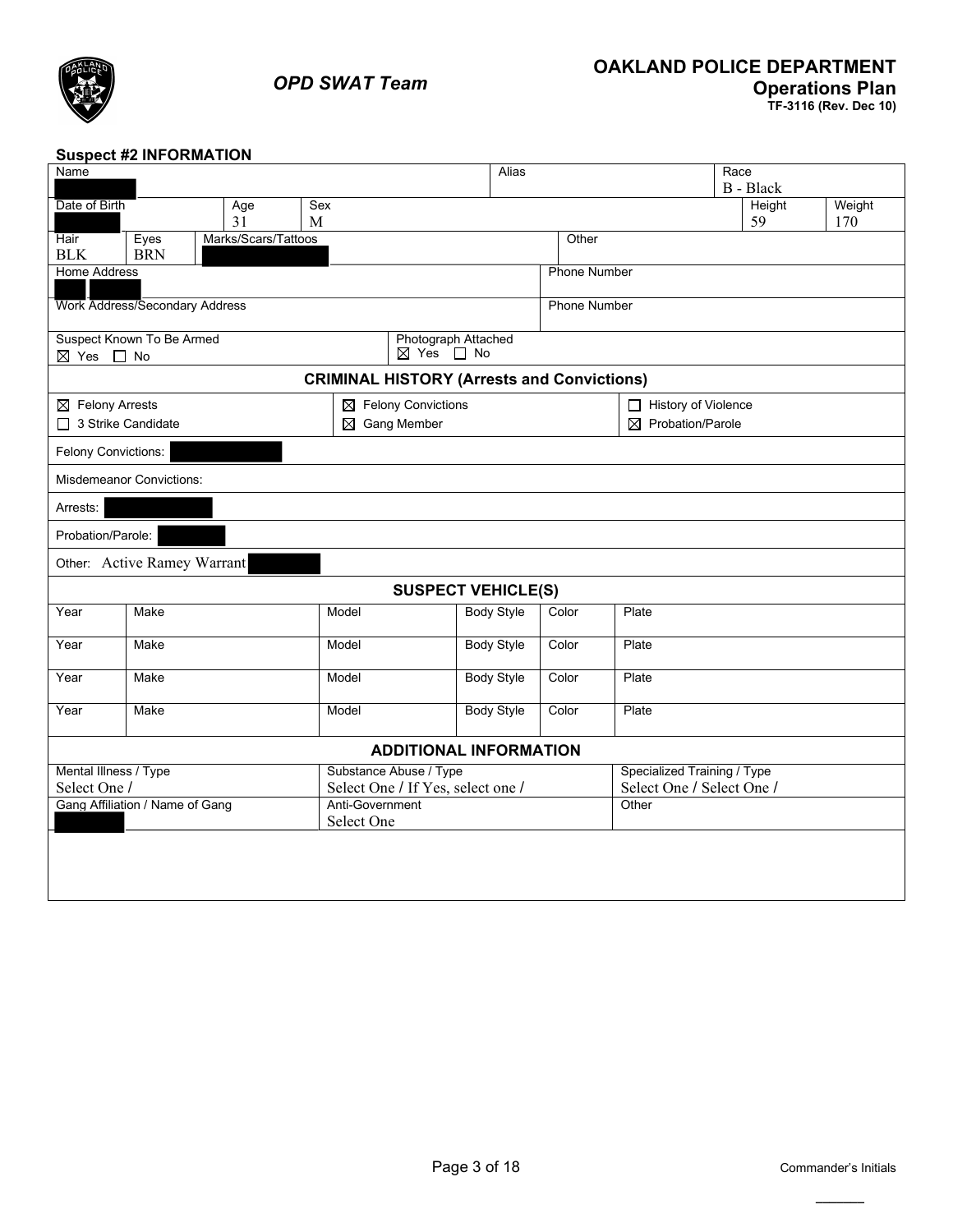

### **Additional Person #3 INFORMATION**

| Name                                              |                     |                                   | Alias             |                     |                             | Race             |        |  |  |
|---------------------------------------------------|---------------------|-----------------------------------|-------------------|---------------------|-----------------------------|------------------|--------|--|--|
|                                                   |                     |                                   |                   |                     |                             | <b>B</b> - Black |        |  |  |
| Date of Birth<br>Age                              | Sex                 |                                   |                   |                     |                             | Height           | Weight |  |  |
| 30                                                | M                   |                                   |                   |                     |                             | 64               | 220    |  |  |
| Eyes<br>Hair                                      | Marks/Scars/Tattoos |                                   |                   | Other               |                             |                  |        |  |  |
| <b>BLK</b><br><b>BRN</b>                          |                     |                                   |                   |                     |                             |                  |        |  |  |
| <b>Home Address</b>                               |                     |                                   |                   | <b>Phone Number</b> |                             |                  |        |  |  |
|                                                   |                     |                                   |                   |                     |                             |                  |        |  |  |
| <b>Work Address/Secondary Address</b>             |                     |                                   |                   | <b>Phone Number</b> |                             |                  |        |  |  |
|                                                   |                     |                                   |                   |                     |                             |                  |        |  |  |
| Suspect Known To Be Armed                         |                     | Photograph Attached               |                   |                     |                             |                  |        |  |  |
| □ Yes ⊠ No                                        |                     | ⊠ Yes □ No                        |                   |                     |                             |                  |        |  |  |
| <b>CRIMINAL HISTORY (Arrests and Convictions)</b> |                     |                                   |                   |                     |                             |                  |        |  |  |
| $\boxtimes$ Felony Arrests                        |                     | Felony Convictions                |                   |                     | History of Violence         |                  |        |  |  |
| □ 3 Strike Candidate                              |                     | □ Gang Member                     |                   |                     | $\Box$ Probation/Parole     |                  |        |  |  |
|                                                   |                     |                                   |                   |                     |                             |                  |        |  |  |
| Felony Convictions:                               |                     |                                   |                   |                     |                             |                  |        |  |  |
| Misdemeanor Convictions:                          |                     |                                   |                   |                     |                             |                  |        |  |  |
| Arrests:                                          |                     |                                   |                   |                     |                             |                  |        |  |  |
| Probation/Parole: No                              |                     |                                   |                   |                     |                             |                  |        |  |  |
| Other: Was seen insde target house on 2Oct18      |                     |                                   |                   |                     |                             |                  |        |  |  |
|                                                   |                     | <b>SUSPECT VEHICLE(S)</b>         |                   |                     |                             |                  |        |  |  |
| Year<br>Make                                      |                     | Model                             | <b>Body Style</b> | Color               | Plate                       |                  |        |  |  |
| Year<br>Make                                      |                     | Model                             | <b>Body Style</b> | Color               | Plate                       |                  |        |  |  |
|                                                   |                     |                                   |                   |                     |                             |                  |        |  |  |
| Make<br>Year                                      |                     | Model                             | <b>Body Style</b> | Color               | Plate                       |                  |        |  |  |
| Make<br>Year                                      |                     | Model                             | <b>Body Style</b> | Color               | Plate                       |                  |        |  |  |
|                                                   |                     | <b>ADDITIONAL INFORMATION</b>     |                   |                     |                             |                  |        |  |  |
| Mental Illness / Type                             |                     | Substance Abuse / Type            |                   |                     | Specialized Training / Type |                  |        |  |  |
| Select One /                                      |                     | Select One / If Yes, select one / |                   |                     | Select One / Select One /   |                  |        |  |  |
| Gang Affiliation / Name of Gang                   |                     | Anti-Government                   |                   |                     | Other                       |                  |        |  |  |
|                                                   |                     | Select One                        |                   |                     |                             |                  |        |  |  |
|                                                   |                     |                                   |                   |                     |                             |                  |        |  |  |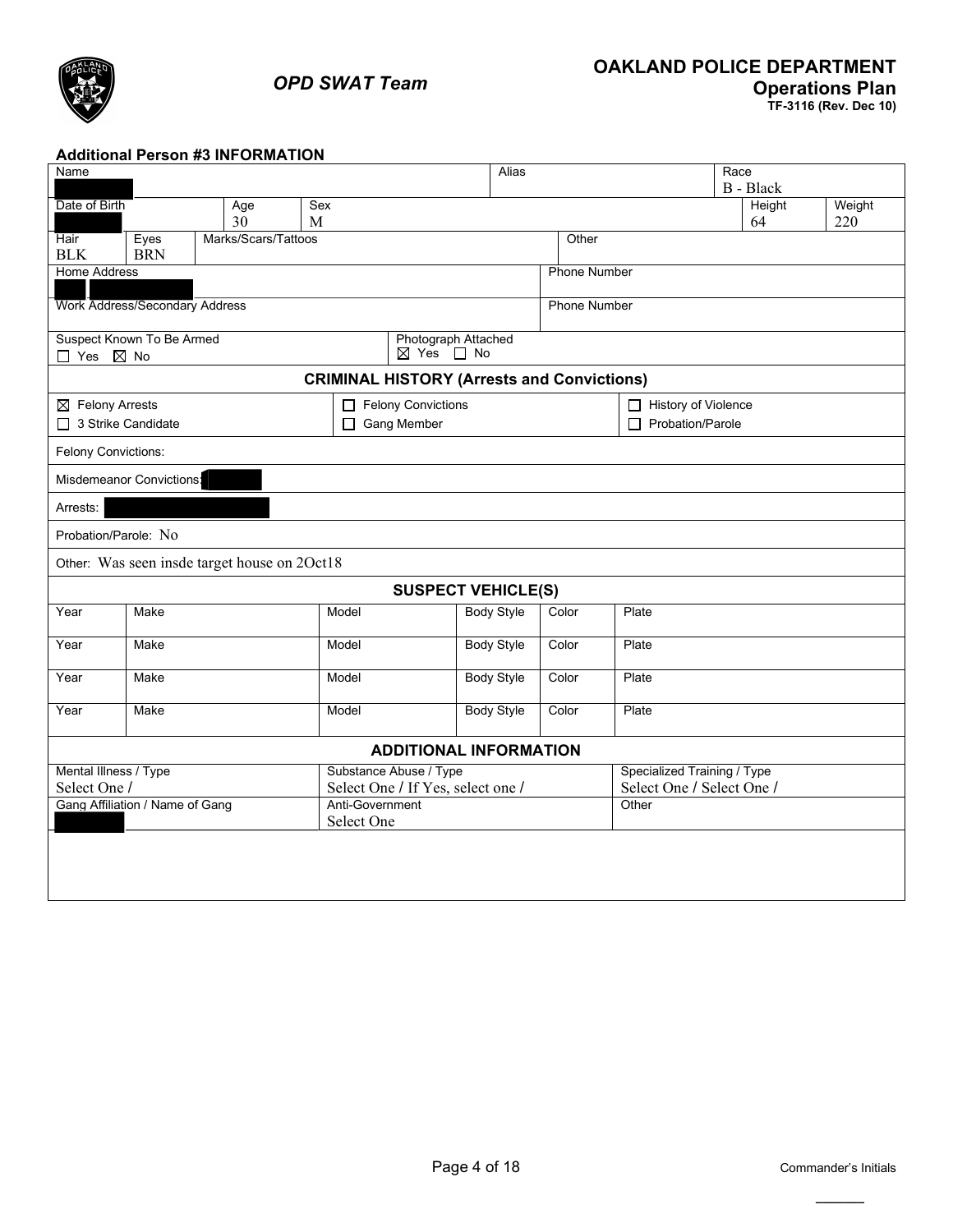

### **Additional Person #4 INFORMATION**

| Name                                              |                                       |                                                  |                 |                                   | Alias             |                     |                             | Race             |  |        |
|---------------------------------------------------|---------------------------------------|--------------------------------------------------|-----------------|-----------------------------------|-------------------|---------------------|-----------------------------|------------------|--|--------|
|                                                   |                                       |                                                  |                 |                                   |                   |                     |                             | <b>B</b> - Black |  |        |
| Date of Birth                                     |                                       | Age                                              | Sex             |                                   |                   |                     |                             | Height           |  | Weight |
|                                                   |                                       | 40                                               | M               |                                   |                   |                     |                             | 510              |  | 220    |
| <b>Hair</b>                                       | Eyes                                  | Marks/Scars/Tattoos                              |                 |                                   |                   | Other               |                             |                  |  |        |
| <b>BLK</b>                                        | <b>BRN</b>                            |                                                  |                 |                                   |                   |                     |                             |                  |  |        |
| <b>Home Address</b>                               |                                       |                                                  |                 |                                   |                   | <b>Phone Number</b> |                             |                  |  |        |
|                                                   |                                       |                                                  |                 |                                   |                   |                     |                             |                  |  |        |
|                                                   | <b>Work Address/Secondary Address</b> |                                                  |                 |                                   |                   | <b>Phone Number</b> |                             |                  |  |        |
|                                                   | Suspect Known To Be Armed             |                                                  |                 | Photograph Attached               |                   |                     |                             |                  |  |        |
| □ Yes ⊠ No                                        |                                       |                                                  |                 | $\boxtimes$ Yes $\Box$ No         |                   |                     |                             |                  |  |        |
| <b>CRIMINAL HISTORY (Arrests and Convictions)</b> |                                       |                                                  |                 |                                   |                   |                     |                             |                  |  |        |
| Felony Arrests                                    |                                       |                                                  |                 | Felony Convictions                |                   |                     | History of Violence         |                  |  |        |
| 3 Strike Candidate<br>$\boxtimes$ Gang Member     |                                       |                                                  |                 |                                   |                   |                     | $\Box$ Probation/Parole     |                  |  |        |
| Felony Convictions:                               |                                       |                                                  |                 |                                   |                   |                     |                             |                  |  |        |
|                                                   | <b>Misdemeanor Convictions:</b>       |                                                  |                 |                                   |                   |                     |                             |                  |  |        |
| Arrests:                                          |                                       |                                                  |                 |                                   |                   |                     |                             |                  |  |        |
| Probation/Parole:                                 |                                       |                                                  |                 |                                   |                   |                     |                             |                  |  |        |
|                                                   |                                       | Other: was seen inside target location on 2Oct18 |                 |                                   |                   |                     |                             |                  |  |        |
|                                                   |                                       |                                                  |                 | <b>SUSPECT VEHICLE(S)</b>         |                   |                     |                             |                  |  |        |
| Year                                              | Make                                  |                                                  | Model           |                                   | <b>Body Style</b> | Color               | Plate                       |                  |  |        |
| Year                                              | Make                                  |                                                  | Model           |                                   | <b>Body Style</b> | Color               | Plate                       |                  |  |        |
| Year                                              | Make                                  |                                                  | Model           |                                   | <b>Body Style</b> | Color               | Plate                       |                  |  |        |
|                                                   |                                       |                                                  |                 |                                   |                   |                     |                             |                  |  |        |
| Year                                              | Make                                  |                                                  | Model           |                                   | <b>Body Style</b> | Color               | Plate                       |                  |  |        |
|                                                   |                                       |                                                  |                 | <b>ADDITIONAL INFORMATION</b>     |                   |                     |                             |                  |  |        |
| Mental Illness / Type                             |                                       |                                                  |                 | Substance Abuse / Type            |                   |                     | Specialized Training / Type |                  |  |        |
| Select One /                                      |                                       |                                                  |                 | Select One / If Yes, select one / |                   |                     | Select One / Select One /   |                  |  |        |
|                                                   | Gang Affiliation / Name of Gang       |                                                  | Anti-Government |                                   |                   |                     | Other                       |                  |  |        |
|                                                   |                                       |                                                  | Select One      |                                   |                   |                     |                             |                  |  |        |
|                                                   |                                       |                                                  |                 |                                   |                   |                     |                             |                  |  |        |
|                                                   |                                       |                                                  |                 |                                   |                   |                     |                             |                  |  |        |
|                                                   |                                       |                                                  |                 |                                   |                   |                     |                             |                  |  |        |
|                                                   |                                       |                                                  |                 |                                   |                   |                     |                             |                  |  |        |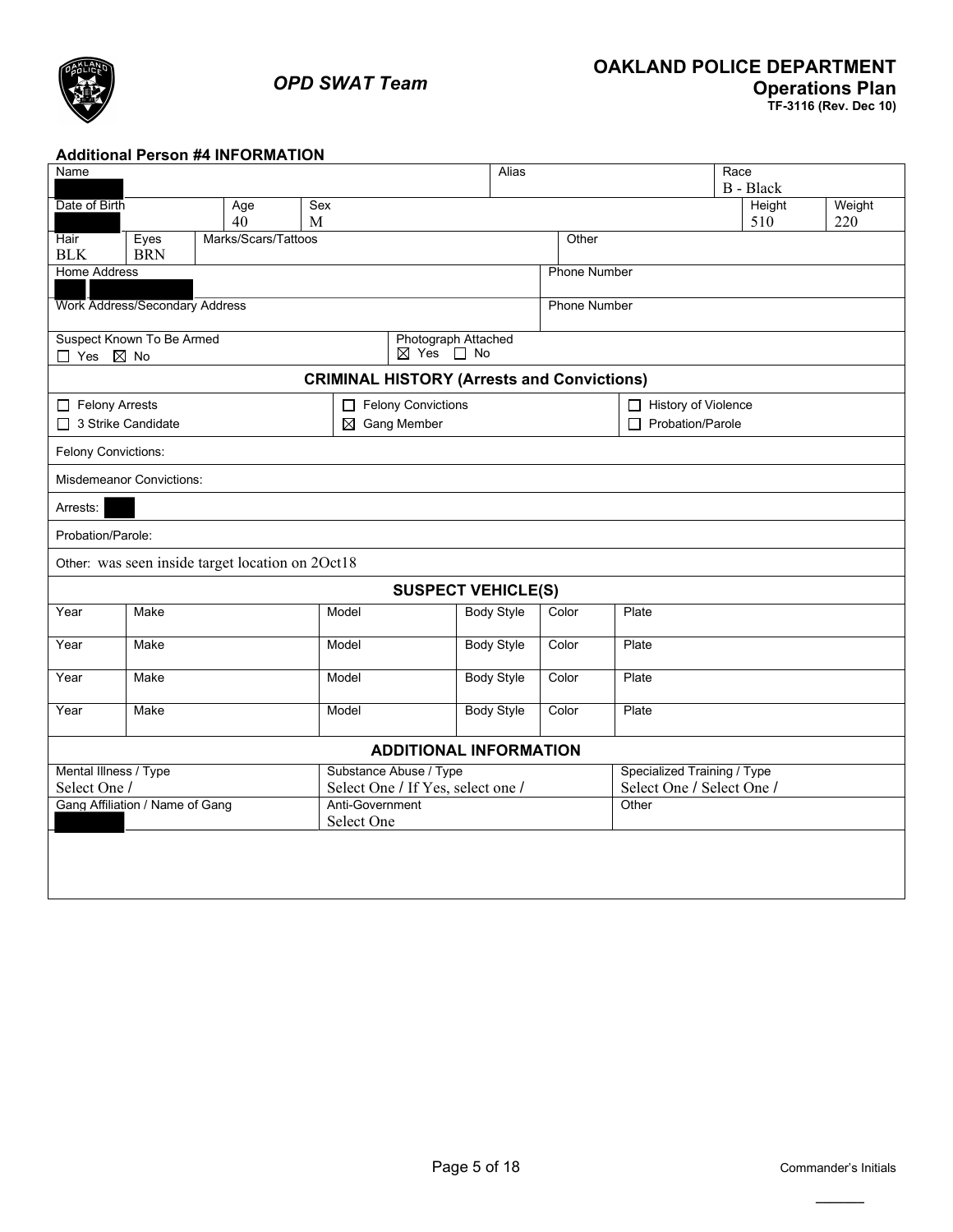

### **MISSION**

#### **Mission**

**Situation: The OPD Criminal Investigation Division has come to the conclusion of their investigation and need the assistance of the OPD SWAT team along with several other SWAT teams with serving search warrants and arrest warrants in the City of Oakland and other neighboring cities.**  Mission: The OPD SWAT Team will execute search warrants at Nevil St, Oakland CA. and MacArthur Blvd, **Oakland Ca. The team will secure the residences for the case agents and "hand off" teams. While the team is executing the search warrant at Nevil St., and his team will be conducting surveillance on MacArthur Blvd until the team arrives. Once Nevil St. is secured the OPD SWAT team will relocate to MacArthur Blvd to do a follow up warrant service. Simultaneously other Agencies Will Be serving search warrants in Oakland and neighboring cities. Method: Mission execution will utilize the surround and call-out technique. End State:** 1) No officer injuries. 2) No civilian injuries. 3) Only reasonable force used. 4) Search warrant location secured and turned over to investigators. **Case Background / Intelligence The Oakland Police Department Criminal Investigation Division along with has been conducting an ongoing investigation on several members of the notorious criminal street gang known as . The investigation indicates that members are responsible for several crimes to include Homicide, Robbery, Weapons violations and Burglaries throughout the city of Oakland and other neighboring cities**.

#### **Evidence Anticipated**

- Firearms, etc.
- **Magazines**
- **Ammunition**
- **Indicia**
- Electronic devices

#### **Perimeter Plan**

#### **Sniper Locations:**

- Team #1 See Attachment A
- Team #2 See Attachment A
- Team #3 See Attachment A

#### **Inner Perimeter Locations:**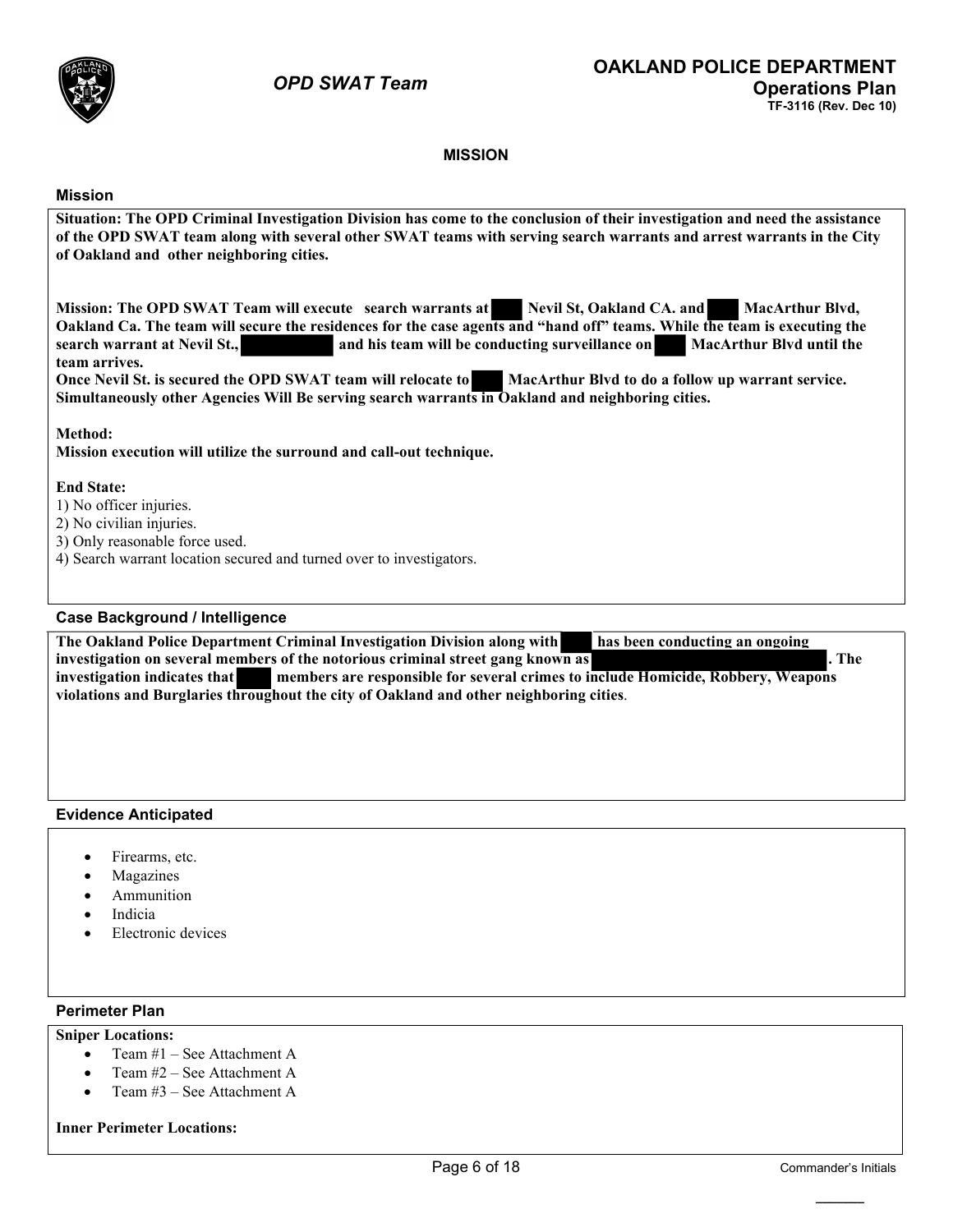

**Traffic Control Locations:** Traffic control for both locations will be briefed during the PP presentation.

**Approach Plan**

 *Nevil St :*

**N/B 73rd Ave to highway 580 W/B 580 Take exit 25 (MacArthur Blvd / High St Continue onto Calaveras Ave Continue straight onto MacArthur Blvd (W/B) Make a S/B turn into High St OPD Bearcat , White van , ESU, K9, TNT, CP, will turn W/B on Brookdale. OPD Bearcat will then make a S/B turn into 38th Ave to target location (will hold on Brookdale until rear perimeter is set). BLK SUV, OPD Suburban, SL Bearcat, will continue S/B on High St then make a W/B turn onto Lyon. (rear perimeter will ride with suburban and SL bearcat). SL bearcat will hold on Lyon until OPD suburban and rear perimeter is set. MacArthur Blvd: E/B Brookdale to High St. N/B on High St to MAcArthur Blvd E/B MacArthur to** 

**Entry Plan**

Entry will be made via the front door.

Alternate entry point will be though the back door located on the 3 side. (appears to be a sliding gas door).

**Search Plan**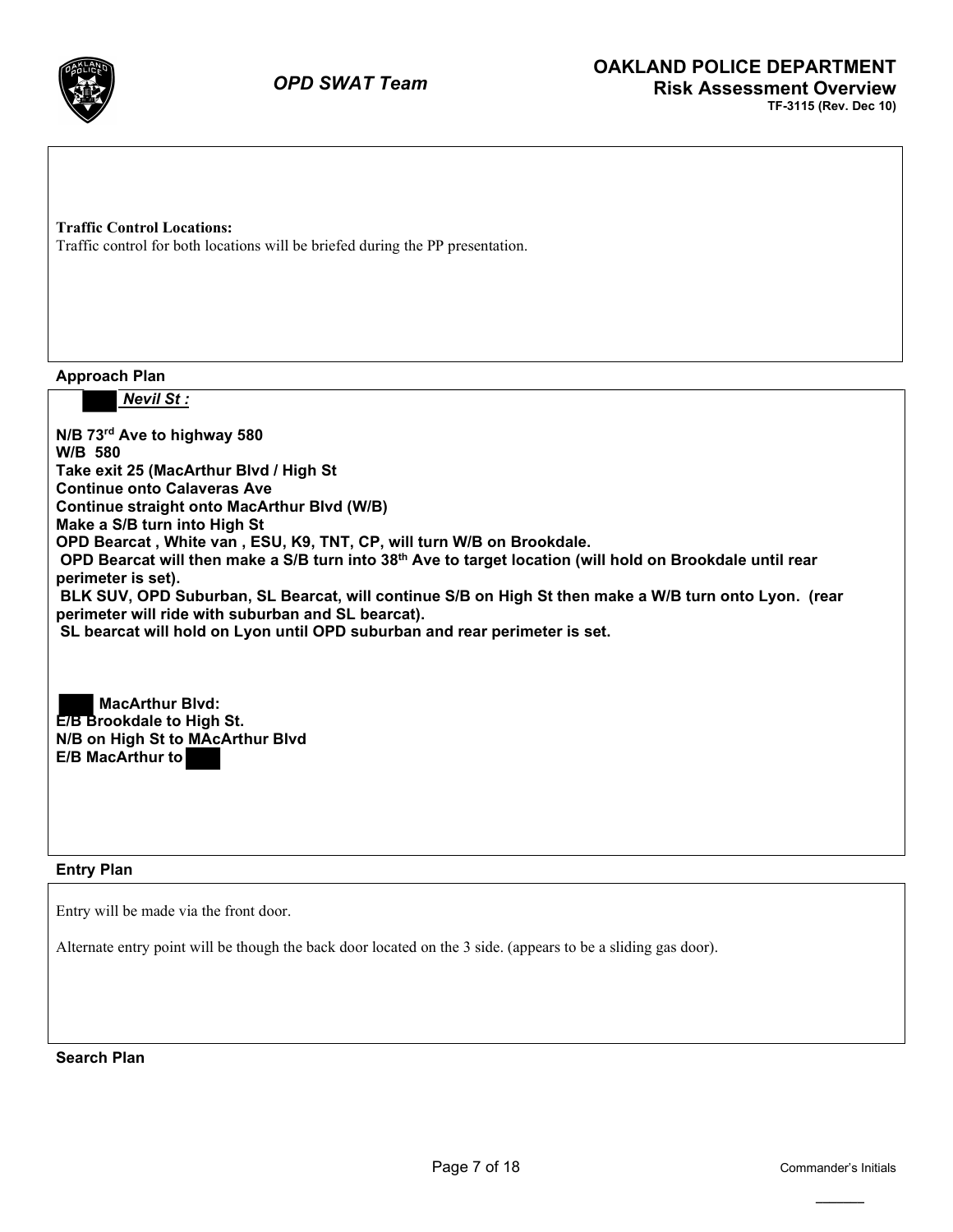

Slow and methodical. Use of ESU equipment and K9 will be considered for deployment by the IC/TC prior to entry.

#### **Rules Of Engagement**

All General Orders and Departmental policies shall be followed by all members.

#### **Sub-Team Mission**

Sub-team missions will be briefed by respective Team Leaders.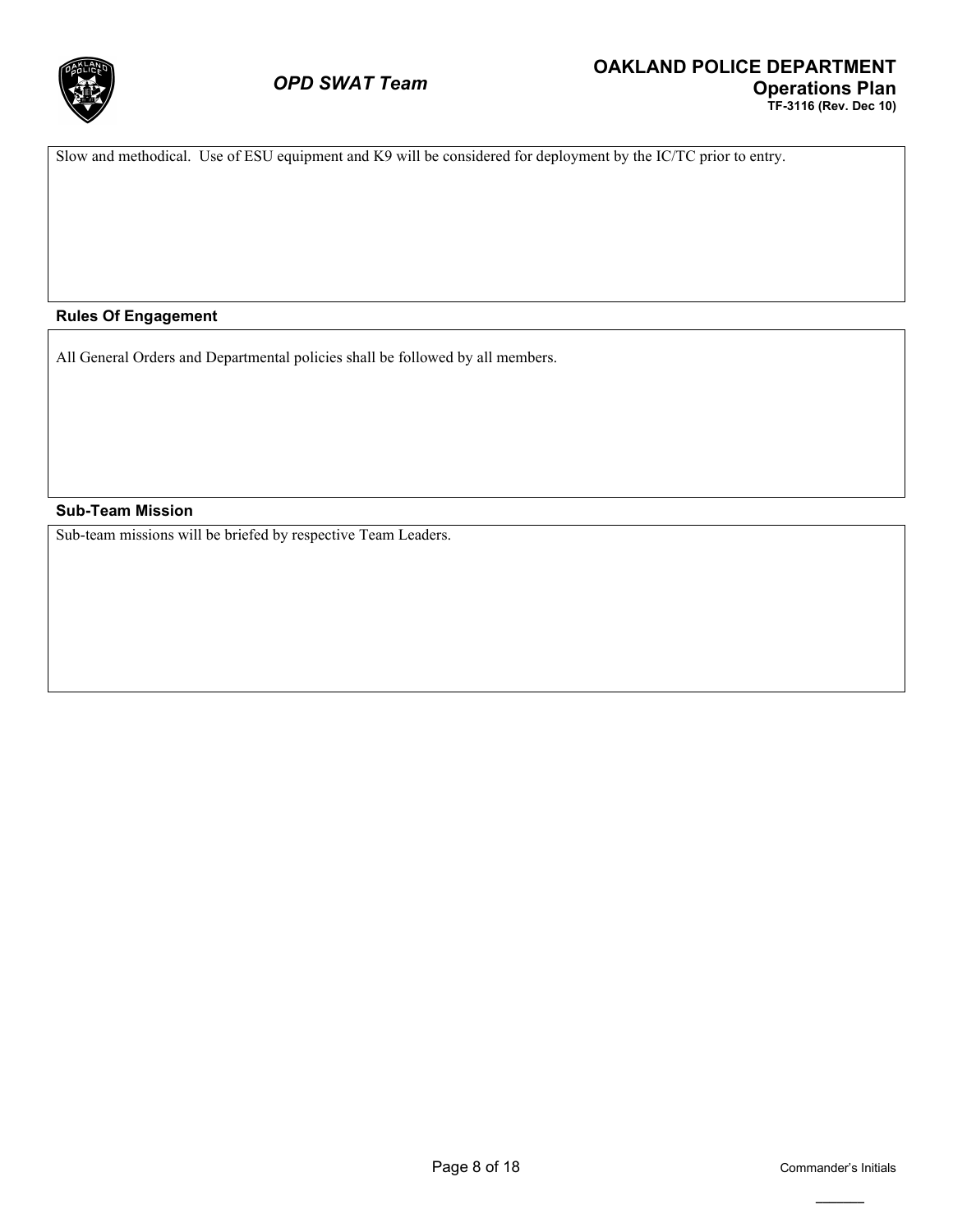

### **NEAREST HOSPITAL**

| Name                  | Address                 | Emergency Room Phone Number |
|-----------------------|-------------------------|-----------------------------|
| ACH                   | 1411 E. $31^{St}$       | 925-939-3000                |
|                       |                         |                             |
|                       |                         | Life Flight Phone Number    |
|                       |                         | $(800)$ 321-7828            |
| <b>Primary Driver</b> | <b>Alternate Driver</b> | Route                       |
| <b>TBD</b>            | TBD                     | TBD-Via Driver              |
|                       |                         |                             |

### **CONTINGENCY PLANS**

If the ERT and perimeter units observe the occupants immediately resist by fleeing into the residence and/or closing the door after becoming aware of the presence of law enforcement, and do not comply with verbal commands to exit the residence, the deployment of limited chemical agents, along with Drag Stabilized Flexible Batons (DSBR) will be considered by the Incident or Tactical Commander (IC/TC) to select windows in order to overcome the resistance, gain compliance, and affect the lawful detention/arrest of the occupants. Announcements will be made via loud speaker by TNT for all occupants to stay away from the windows before any DSBR or chemical agents are deployed.

If the ERT and perimeter units do not observe immediate resistance from the occupants and occupants simply do not respond to attempts made to contact them, the IC/TC may order the deployment of DSBR to select windows. Announcements will be made via loud speaker by TNT for all occupants to stay away from the windows before any DSBR are deployed

If the occupants refuse to exit, the incident will be handled as a barricaded subject and additional chemical agents may be deployed at the discretion of the IC/TC.

Shots fired on the approach - Address the threat, abort entry and rally at the last cover and concealment. Maintain perimeter around the residence and order the occupants to exit.

Shots fired on entry/inside – Communicate the situation and request assets as needed. T/L will determine the course of action keeping in mind that it is safer to pull away from an armed threat than it is to close distance and assault.

Note: Members of the perimeter team will maintain their perimeter position and will NOT fire into the residence once the entry team is inside the location

Officer down - React to the threat. Communicate what is needed.

Abort-The on-scene commander and/or entry team leader may abort the mission at any time, if he/she does not feel comfortable with this arrest/search enforcement operation mission.

Compromise-If it is determined that any part of the investigation or the pre-warrant surveillance and/or entry team has been compromised during the operation, the On-Scene Commander will be notified and a decision will be made if the operation will be aborted or not.

Suspect(s) fleeing from the location-If, while making entry into the location, the extraction team observes a subject/suspect flee the location, the team will attempt to apprehend as directed by the Entry Team Leader.

Note- Suspect(s) will be pursued if suspect(s) can be taken into custody immediately. If suspect flees and cannot be taken into custody immediately then a perimeter will be established and search teams will be formed for tactical searches of the area.

Dogs/Vicious Animal – If during the enforcement operation a dog and/or other vicious animal is encountered and acts aggressively towards an officer, OC spray, DSBRs, and/or Taser X26 will be used on the animal as a deterrent. Lethal force against the animal will be used as a last option when all other attempts to control the animal have failed or are impractical, and only if the officers fear that

**\_\_\_\_\_\_\_**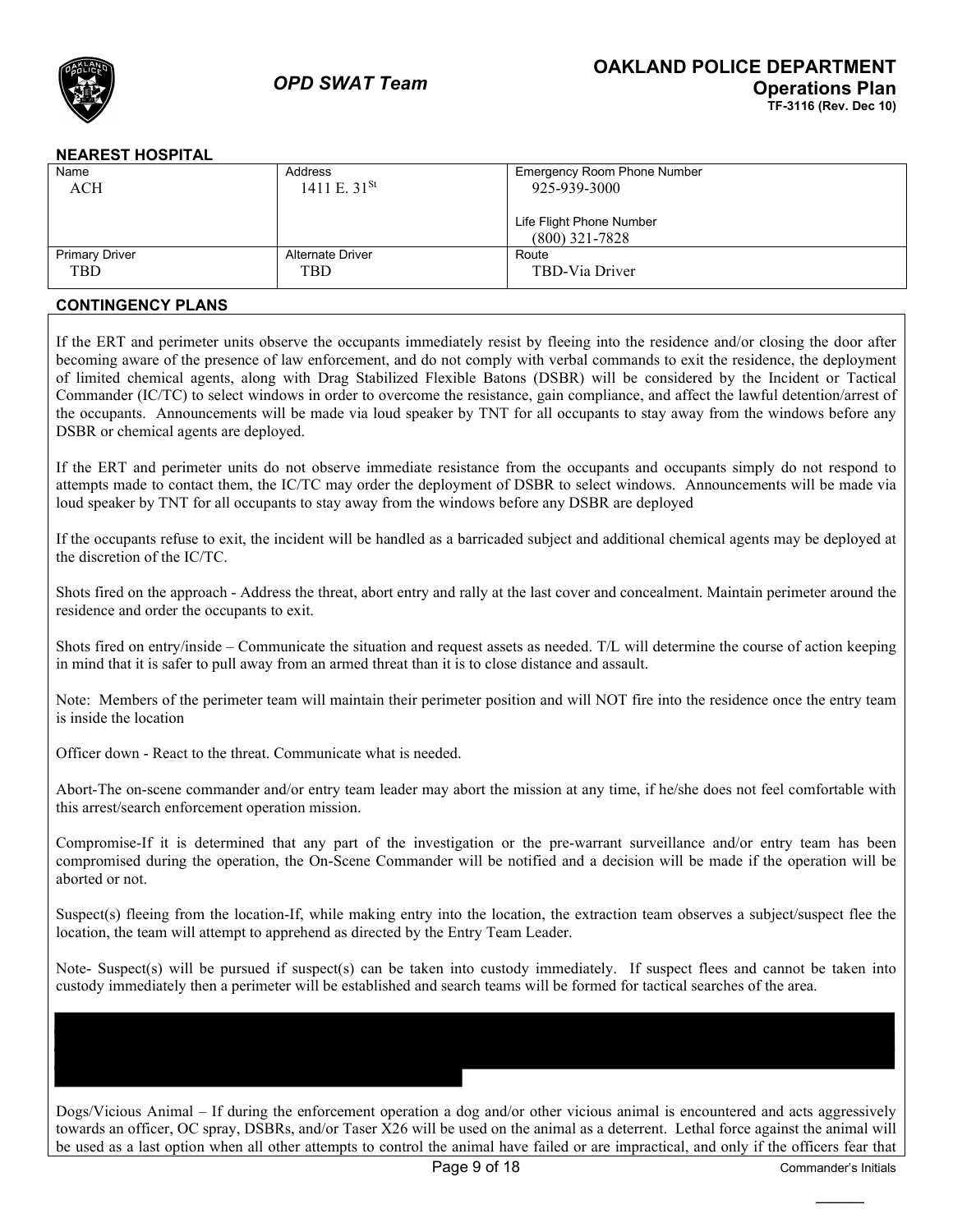

the animal poses a danger to the safety of the officers or others.

Evacuations – Will be conducted at the direction of the IC/TC.

Improvised Explosive Devise (IED) - If, while clearing a location, the entry team observes an IED, the entry team leader will, as soon a safely possible, verbally notify the IC/TC to discuss further options.



\*It is the intent of the participating officers/agents/supervisors to execute this operation as described herein. However, unforeseen occurrences may arise during the operation that will necessitate the altering of tactics and\/or mission priorities in order to safely and successfully accomplish the investigative goals. The Incident Commander will address any such contingencies that are necessary as situations arise that are not covered in this Operations Plan.\*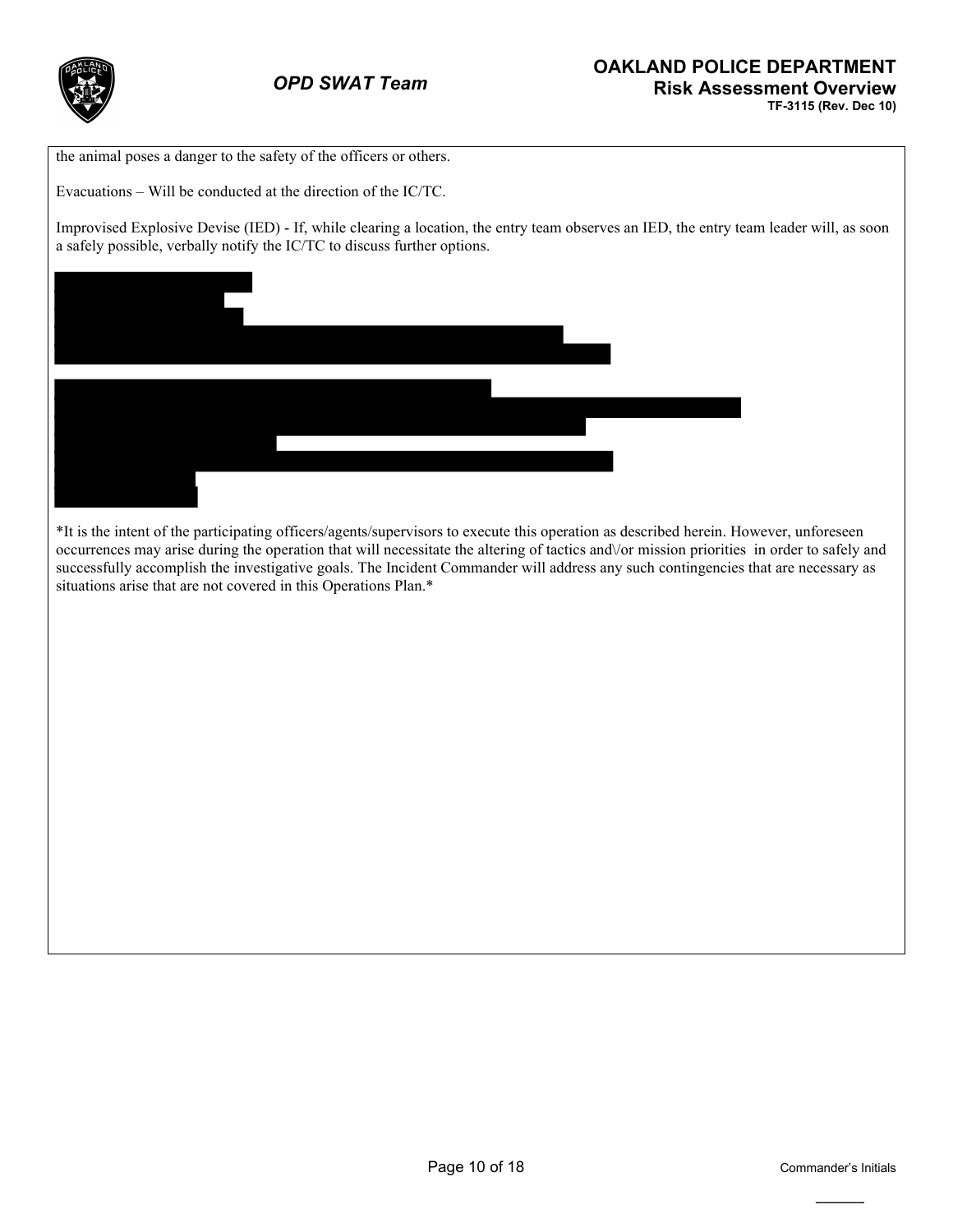

## **SUB-TEAM MISSION**

|--|--|

Police Canine Needed?  $\boxtimes$  Yes  $\Box$  No - If yes, staging location:  $\_\_$ 

EMS On-Scene Stand-by?  $\boxtimes$  Yes  $\Box$  No – If Yes, staging location:

### **NOTIFICATIONS**

Area Commander Notification: When applicable, outside agencies shall be notified of Operations, especially those involving undercover personnel. A record of these notifications shall be made below:

| <b>Unit/Agency</b>                | <b>Person Notified</b> | <b>Date Notified</b> | <b>Time Notified</b> | <b>Contact Number</b> | <b>Other Info</b> |
|-----------------------------------|------------------------|----------------------|----------------------|-----------------------|-------------------|
| Area 1 Commander<br>$\sim$        |                        |                      |                      |                       |                   |
| Area 2 Commander<br>$\mathsf{L}$  |                        |                      |                      |                       |                   |
| $\boxtimes$ Area 3 Commander      | Tony Jones             |                      |                      |                       |                   |
| $\boxtimes$ Comm. Div. Supv.      |                        |                      |                      |                       |                   |
| North County Jail<br>$\mathbf{L}$ |                        |                      |                      |                       |                   |
| Alameda PD<br>L.                  |                        |                      |                      |                       |                   |
| $\square$ ACSO                    |                        |                      |                      |                       |                   |
| <b>Berkeley PD</b>                |                        |                      |                      |                       |                   |
| CHP<br>$\sim$                     |                        |                      |                      |                       |                   |
| Emeryville                        |                        |                      |                      |                       |                   |
| San Leandro                       |                        |                      |                      |                       |                   |
| SOS commander                     |                        |                      |                      |                       |                   |
|                                   |                        |                      |                      |                       |                   |
|                                   |                        |                      |                      |                       |                   |
|                                   |                        |                      |                      |                       |                   |
|                                   |                        |                      |                      |                       |                   |

#### **COMMUNICATIONS AND CONTROL**

| Dispatcher/Recording Required? $\boxtimes$ Yes<br>$\Box$ No                                                                    | Dispatcher:          |  |  |  |  |  |
|--------------------------------------------------------------------------------------------------------------------------------|----------------------|--|--|--|--|--|
| <b>Primary Frequency:</b>                                                                                                      | Secondary Frequency: |  |  |  |  |  |
| PIO Needed? $\Box$ Yes $\boxtimes$ No                                                                                          | If yes, Name of PIO: |  |  |  |  |  |
| $\boxtimes$ No<br>Arrest/Bust Signals Discussed to include: Audible; Visual; Trouble (Audible); Trouble (Visual); Other. □ Yes |                      |  |  |  |  |  |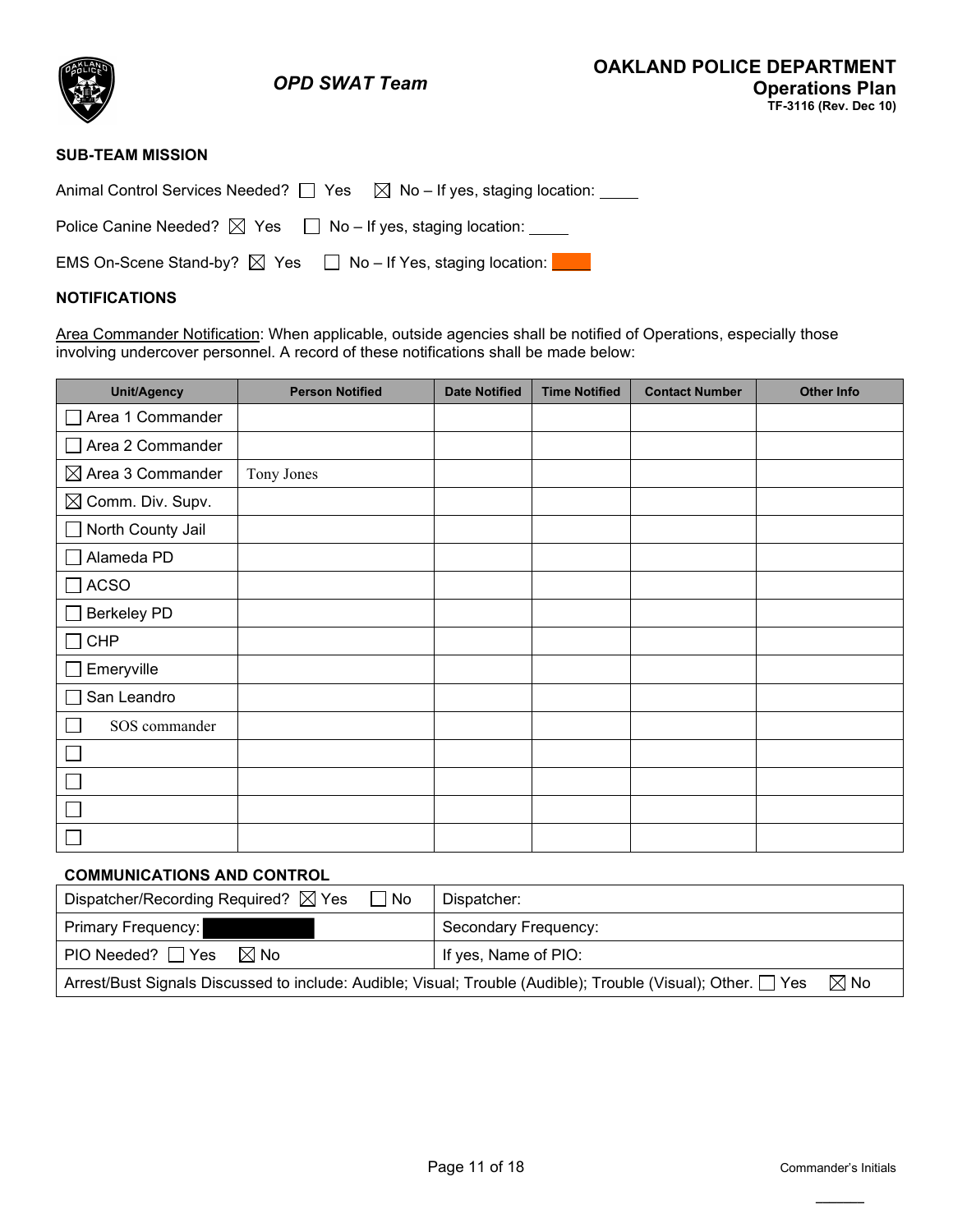## *OPD SWAT Team*



|                  | Span of Control must reflect a maximum 8:1 ratio unless approved by the Incident Commander. |          |           |                   |                  |       |  |  |  |  |
|------------------|---------------------------------------------------------------------------------------------|----------|-----------|-------------------|------------------|-------|--|--|--|--|
| <b>Call Sign</b> | <b>Name</b>                                                                                 | Serial # | Equipment | <b>Assignment</b> | <b>Vehicle</b>   | Phone |  |  |  |  |
|                  | See Attachment A                                                                            |          |           | Supervisor        | 1529             |       |  |  |  |  |
|                  |                                                                                             |          |           |                   | 1530             |       |  |  |  |  |
|                  |                                                                                             |          |           |                   |                  |       |  |  |  |  |
|                  |                                                                                             |          |           |                   |                  |       |  |  |  |  |
|                  |                                                                                             |          |           |                   |                  |       |  |  |  |  |
|                  |                                                                                             |          |           |                   |                  |       |  |  |  |  |
|                  |                                                                                             |          |           |                   |                  |       |  |  |  |  |
|                  |                                                                                             |          |           |                   |                  |       |  |  |  |  |
|                  |                                                                                             |          |           |                   |                  |       |  |  |  |  |
|                  | Signature required from commander authorizing more than 8:1 ratio:                          |          |           | Actual Ratio:6:1  | SIGNATURE        |       |  |  |  |  |
|                  |                                                                                             |          |           | Supervisor        |                  |       |  |  |  |  |
|                  |                                                                                             |          |           |                   |                  |       |  |  |  |  |
|                  |                                                                                             |          |           |                   |                  |       |  |  |  |  |
|                  |                                                                                             |          |           |                   |                  |       |  |  |  |  |
|                  |                                                                                             |          |           |                   |                  |       |  |  |  |  |
|                  |                                                                                             |          |           |                   |                  |       |  |  |  |  |
|                  |                                                                                             |          |           |                   |                  |       |  |  |  |  |
|                  |                                                                                             |          |           |                   |                  |       |  |  |  |  |
|                  |                                                                                             |          |           |                   |                  |       |  |  |  |  |
|                  |                                                                                             |          |           |                   |                  |       |  |  |  |  |
|                  | Signature required from commander authorizing more than 8:1 ratio:                          |          |           | Actual Ratio:0:1  | SIGNATURE        |       |  |  |  |  |
|                  |                                                                                             |          |           | Supervisor        |                  |       |  |  |  |  |
|                  |                                                                                             |          |           |                   |                  |       |  |  |  |  |
|                  |                                                                                             |          |           |                   |                  |       |  |  |  |  |
|                  |                                                                                             |          |           |                   |                  |       |  |  |  |  |
|                  |                                                                                             |          |           |                   |                  |       |  |  |  |  |
|                  |                                                                                             |          |           |                   |                  |       |  |  |  |  |
|                  |                                                                                             |          |           |                   |                  |       |  |  |  |  |
|                  |                                                                                             |          |           |                   |                  |       |  |  |  |  |
|                  |                                                                                             |          |           |                   |                  |       |  |  |  |  |
|                  | Signature required from commander authorizing more than 8:1 ratio:                          |          |           | Actual Ratio:     | <b>SIGNATURE</b> |       |  |  |  |  |

## **PERSONNEL**

**\_\_\_\_\_\_\_**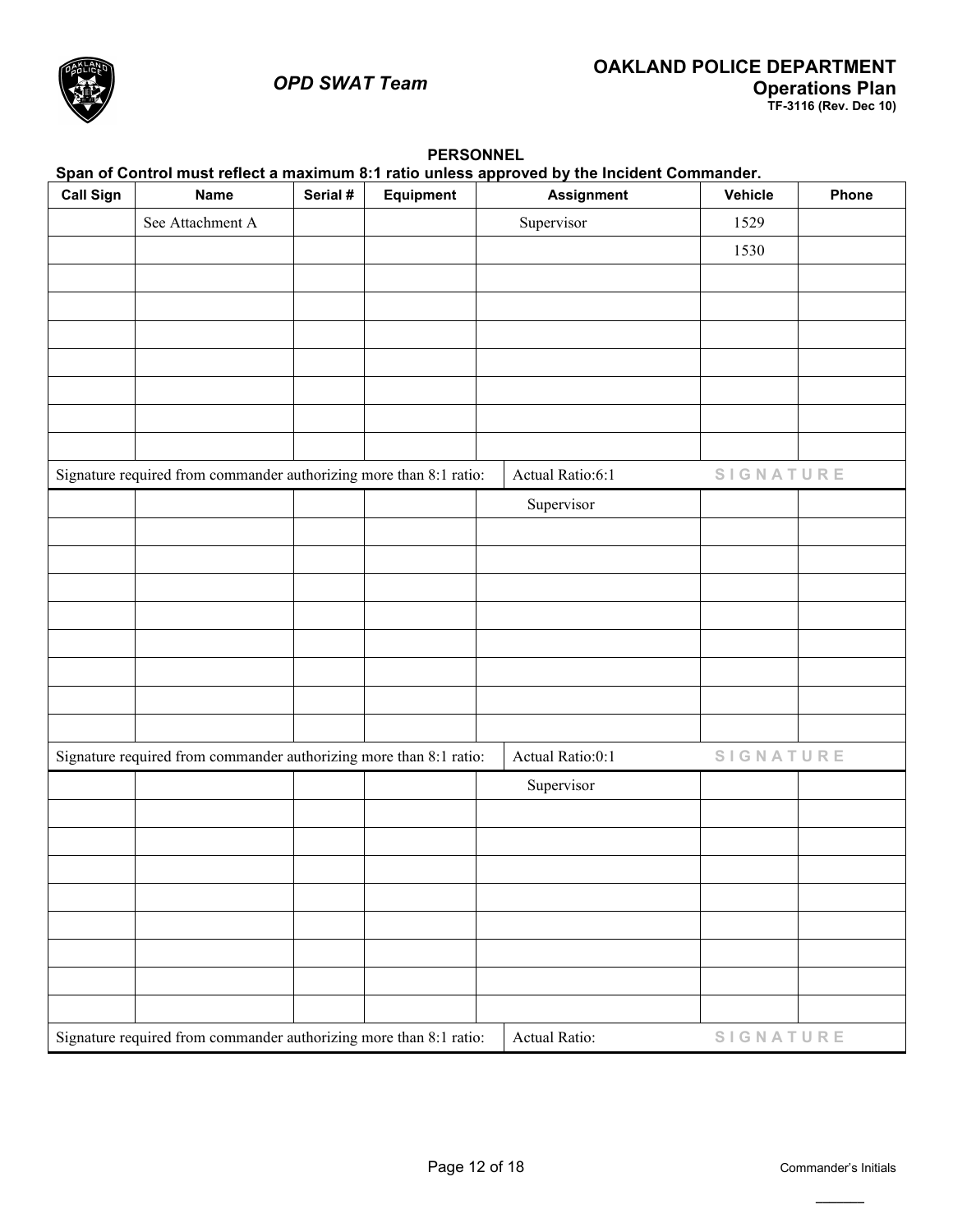

|                                                                    |  | Supervisor    |                  |  |
|--------------------------------------------------------------------|--|---------------|------------------|--|
|                                                                    |  |               |                  |  |
|                                                                    |  |               |                  |  |
|                                                                    |  |               |                  |  |
|                                                                    |  |               |                  |  |
|                                                                    |  |               |                  |  |
|                                                                    |  |               |                  |  |
|                                                                    |  |               |                  |  |
|                                                                    |  |               |                  |  |
| Signature required from commander authorizing more than 8:1 ratio: |  | Actual Ratio: | <b>SIGNATURE</b> |  |
|                                                                    |  | Supervisor    |                  |  |
|                                                                    |  |               |                  |  |
|                                                                    |  |               |                  |  |
|                                                                    |  |               |                  |  |
|                                                                    |  |               |                  |  |
|                                                                    |  |               |                  |  |
|                                                                    |  |               |                  |  |
|                                                                    |  |               |                  |  |
|                                                                    |  |               |                  |  |
| Signature required from commander authorizing more than 8:1 ratio: |  | Actual Ratio: | <b>SIGNATURE</b> |  |
|                                                                    |  | Supervisor    |                  |  |
|                                                                    |  |               |                  |  |
|                                                                    |  |               |                  |  |
|                                                                    |  |               |                  |  |
|                                                                    |  |               |                  |  |
|                                                                    |  |               |                  |  |
|                                                                    |  |               |                  |  |
|                                                                    |  |               |                  |  |
|                                                                    |  |               |                  |  |
| Signature required from commander authorizing more than 8:1 ratio: |  | Actual Ratio: | SIGNATURE        |  |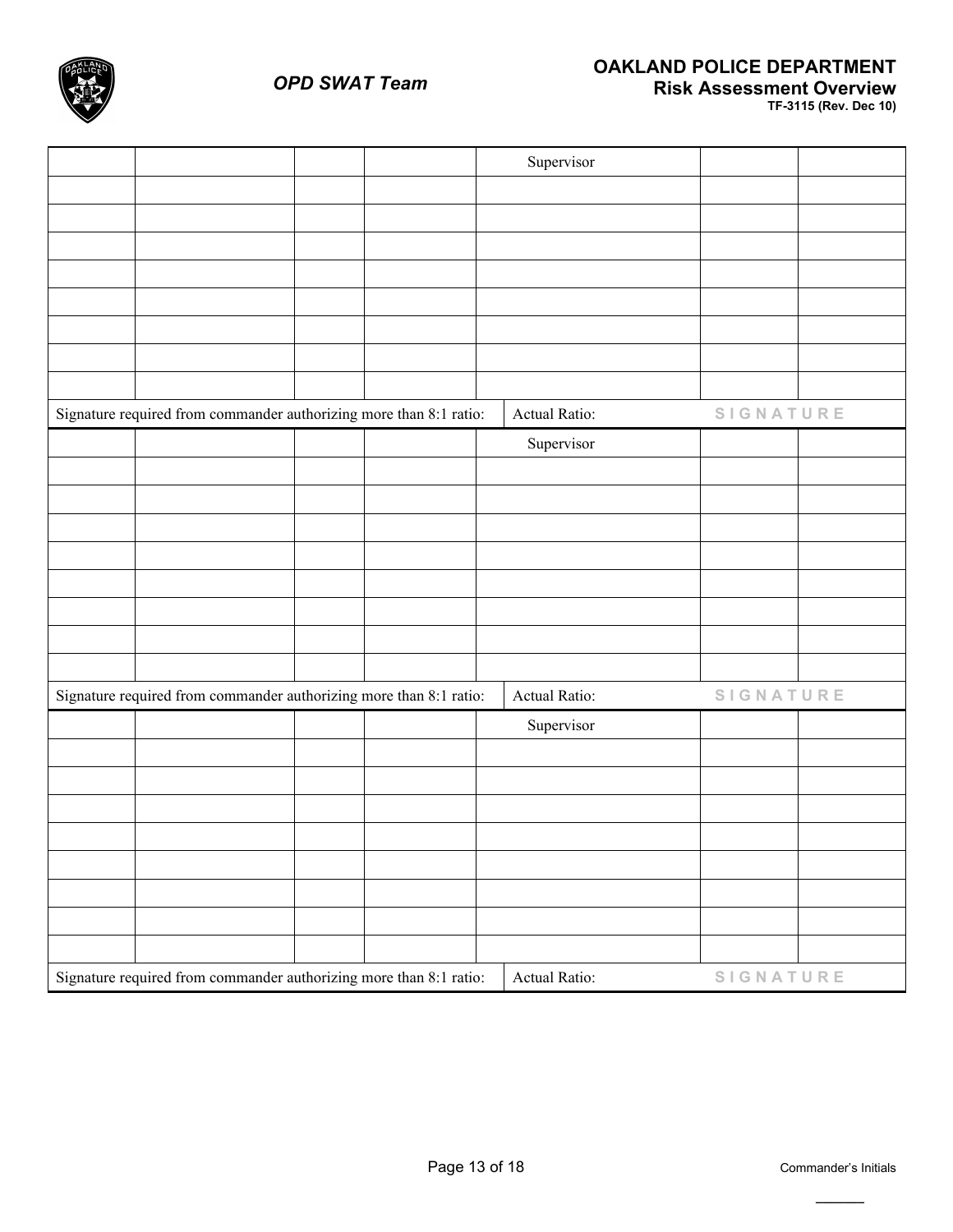

## **UNDERCOVER INFORMATION**



**\_\_\_\_\_\_\_**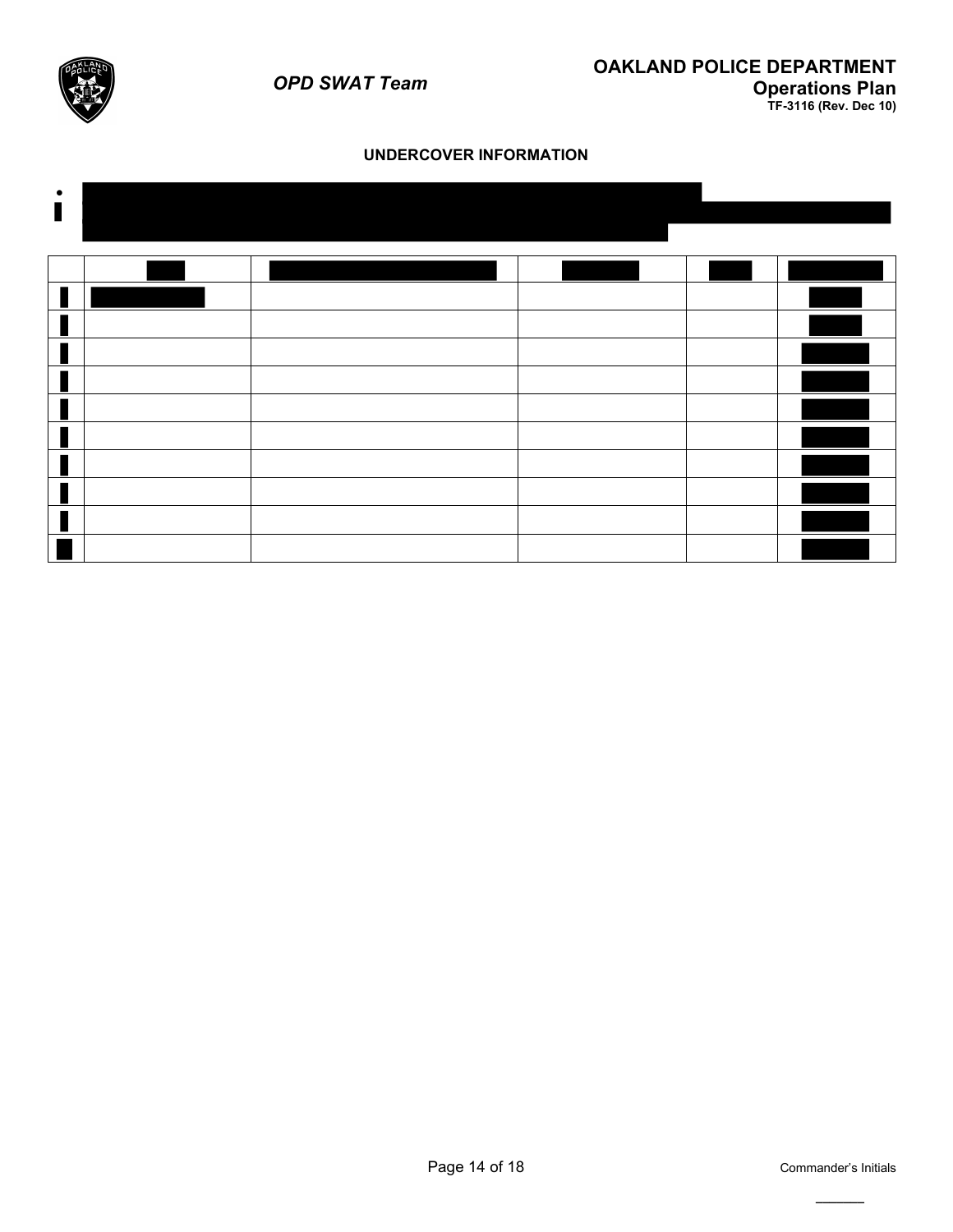

## **ADDITIONAL OPERATIONS INFORMATION**

#### **Include additional operations information not contained in another section**

**Actions on Objective:** Once all teams are in place, flash bangs will be deployed code 3 lights and sirens will be activated and contact will be attempted with the occupants of the target location via loudspeaker and telephone. If the occupants do not answer, DSBRs will be deployed to the front and select windows (with command approval). If required; TNT shall make announcements for occupants to stand clear of all windows and one round will be deployed to the upper portion of select windows. If the occupants refuse to exit, the incident will be treated as a barricaded subject and chemical munitions may be used at the discretion of the IC/TC. Once the occupants have exited, the house may be checked using ESU robot and K9. On order of the IC/TC the residences will be searched/ secured by the Entry Element. A copy of the search warrant will be provided by a designated commander to the person in control of the property of **Teams:**  • Entry – Perez-Angeles/ Gonzales • ERT – Brian / Cardona • Rear Perimeter Alan – Barangan • Snipers – JP • ESU – Daza-Quiroz • TNT – Ausmus • TOST – Sidney **Timeline:** • **04Oct18** • • **0400-Full Team Brief** • **0430-Sub-Team Briefs/Rehearsals** • • **0530 stage N/B on 73rd Ave**  • **0545 Move to target location and set up at assigned locations**  • **0600 Initiate SW service. TBD Relocate to secondary location MacArthur**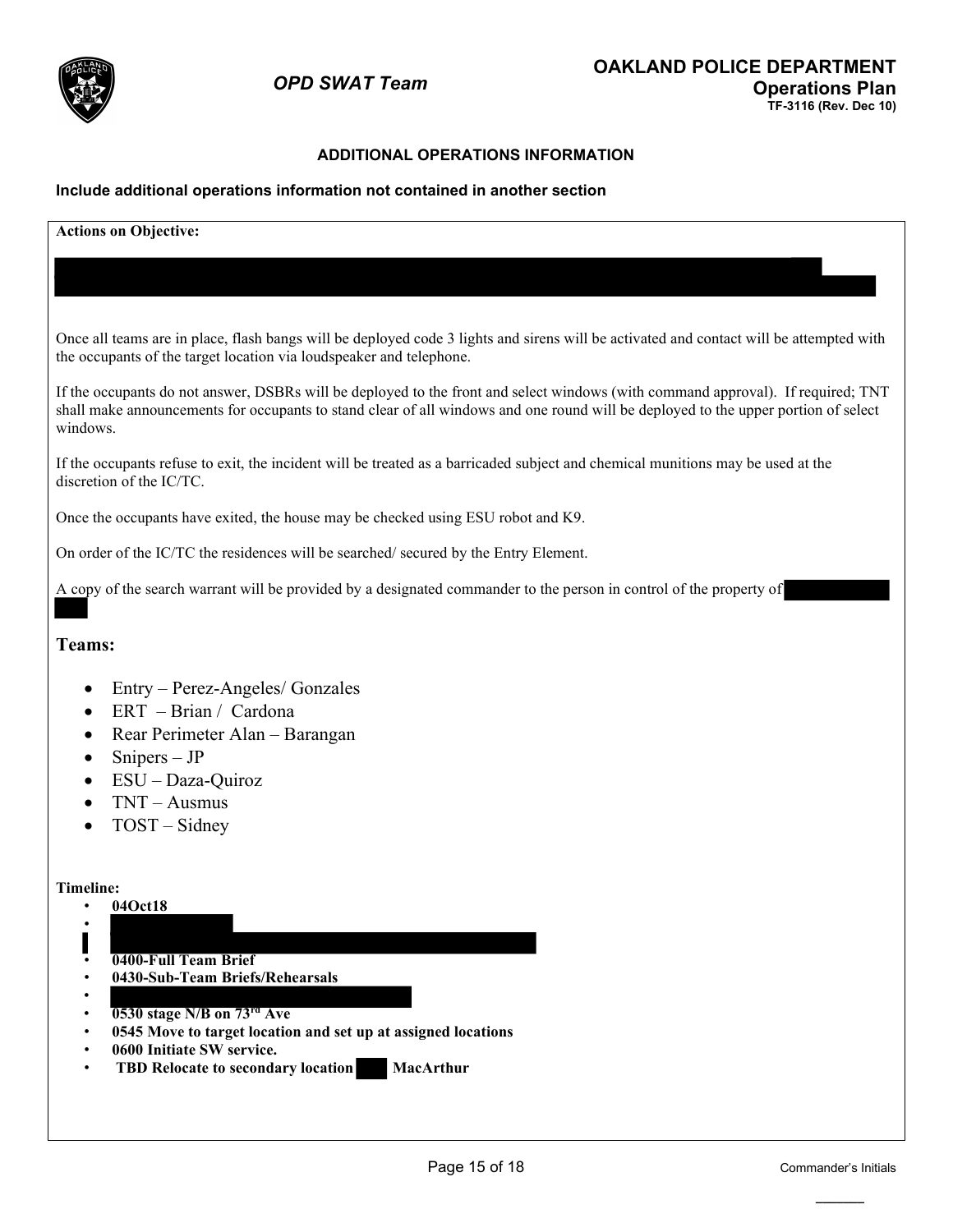

## **RISK ASSESSMENT OVERVIEW**

#### **GENERAL RISK INFORMATION**

| <b>LOCATION</b> | <b>YES</b>  | <b>NO</b>   | <b>INFORMATION</b>            |
|-----------------|-------------|-------------|-------------------------------|
| Urban           | $\boxtimes$ |             | <b>Confidential Informant</b> |
| Rural           |             | ⊠           | <b>Concerned Citizen</b>      |
| Daylight        |             | $\boxtimes$ | Other: Surveillance           |
| Dark            | $\boxtimes$ |             | <b>Reliability Factor:</b>    |
| Residential     | ⊠           |             |                               |
| Commercial      |             | $\boxtimes$ |                               |

| <b>LOCATION</b> | <b>YES</b>  | NO. |  | <b>INFORMATION ASSESSMENT</b> | <b>YES</b>  | <b>NO</b> |
|-----------------|-------------|-----|--|-------------------------------|-------------|-----------|
| Urban           | $\boxtimes$ |     |  |                               |             |           |
| Rural           |             | ⊠   |  | <b>Concerned Citizen</b>      |             |           |
| Daylight        |             | ⊠   |  | Other: Surveillance           | $\boxtimes$ |           |
| Dark            | ⊠           |     |  | <b>Reliability Factor:</b>    | 76 - 100%   |           |

#### **RISK ASSESSMENT CALCULATION**

| (a)<br><b>Criminal History</b>  | (b)<br>No. of Suspects | (c)<br><b>Yes</b><br>(2 pts. per Suspect) | (d)<br>No<br>(0 <sub>pts</sub> ) | (e)<br><b>Unknown</b><br>(1 pt. per Suspect) | (f)<br><b>Multiplier</b> | (g)<br><b>Risk Factor</b> |
|---------------------------------|------------------------|-------------------------------------------|----------------------------------|----------------------------------------------|--------------------------|---------------------------|
| Homicide                        |                        |                                           |                                  |                                              | $x$ 4                    |                           |
| <b>ADW</b>                      |                        |                                           |                                  |                                              | x <sub>2</sub>           |                           |
| Armed Robbery                   | $\overline{2}$         | 4                                         |                                  |                                              | x <sub>2</sub>           | 8                         |
| Other Violent Felony:           |                        | 2                                         |                                  |                                              | x 1                      |                           |
| Other: 11370.1 H&S, 11351.5 H&S |                        | $\mathcal{P}$                             |                                  |                                              | x <sub>1</sub>           |                           |
| Probation:                      | $\overline{2}$         | 2                                         |                                  |                                              | x <sub>2</sub>           |                           |
| Parole:                         |                        |                                           |                                  |                                              | x <sub>2</sub>           |                           |
|                                 |                        |                                           |                                  |                                              | <b>Total</b>             | 16                        |

| (a)<br><b>Other Factors</b>                                                      | (b)<br>No. of Suspects        | (c)<br>Yes*<br>(2 pts. per Suspect)       | (d)<br>No<br>(Enter 0 pts) | (e)<br><b>Unknown</b><br>(1 pt. per Suspect) | (f)<br><b>Multiplier</b> | (g)<br><b>Risk Factor</b> |
|----------------------------------------------------------------------------------|-------------------------------|-------------------------------------------|----------------------------|----------------------------------------------|--------------------------|---------------------------|
| Alcohol / Drug Abuser: _____                                                     |                               |                                           |                            | 5                                            | x <sub>1</sub>           | 5                         |
| Mental Condition: _____                                                          |                               |                                           |                            | 5                                            | x <sub>1</sub>           | 5                         |
| Military / Police Background* ____                                               |                               |                                           | 0                          |                                              | x <sub>2</sub>           | 0                         |
| Drug Gang*                                                                       |                               |                                           |                            |                                              | x <sub>2</sub>           | 0                         |
| Prison Gang*                                                                     |                               |                                           | 0                          |                                              | x <sub>2</sub>           | 0                         |
| Hate Group*                                                                      |                               |                                           |                            |                                              | x <sub>2</sub>           |                           |
| * A YES response requires a Tactical Team Commander/Leader Consultation<br>Total |                               |                                           |                            |                                              |                          | 10                        |
| (a)<br><b>Weapons Assessment</b>                                                 | (b)<br><b>No. of Suspects</b> | (c)<br><b>Yes</b><br>(2 pts. per Suspect) | (d)<br>No<br>(Enter 0 pts) | (e)<br><b>Unknown</b><br>(1 pt. per Suspect) | (f)<br><b>Multiplier</b> | (g)<br><b>Risk Factor</b> |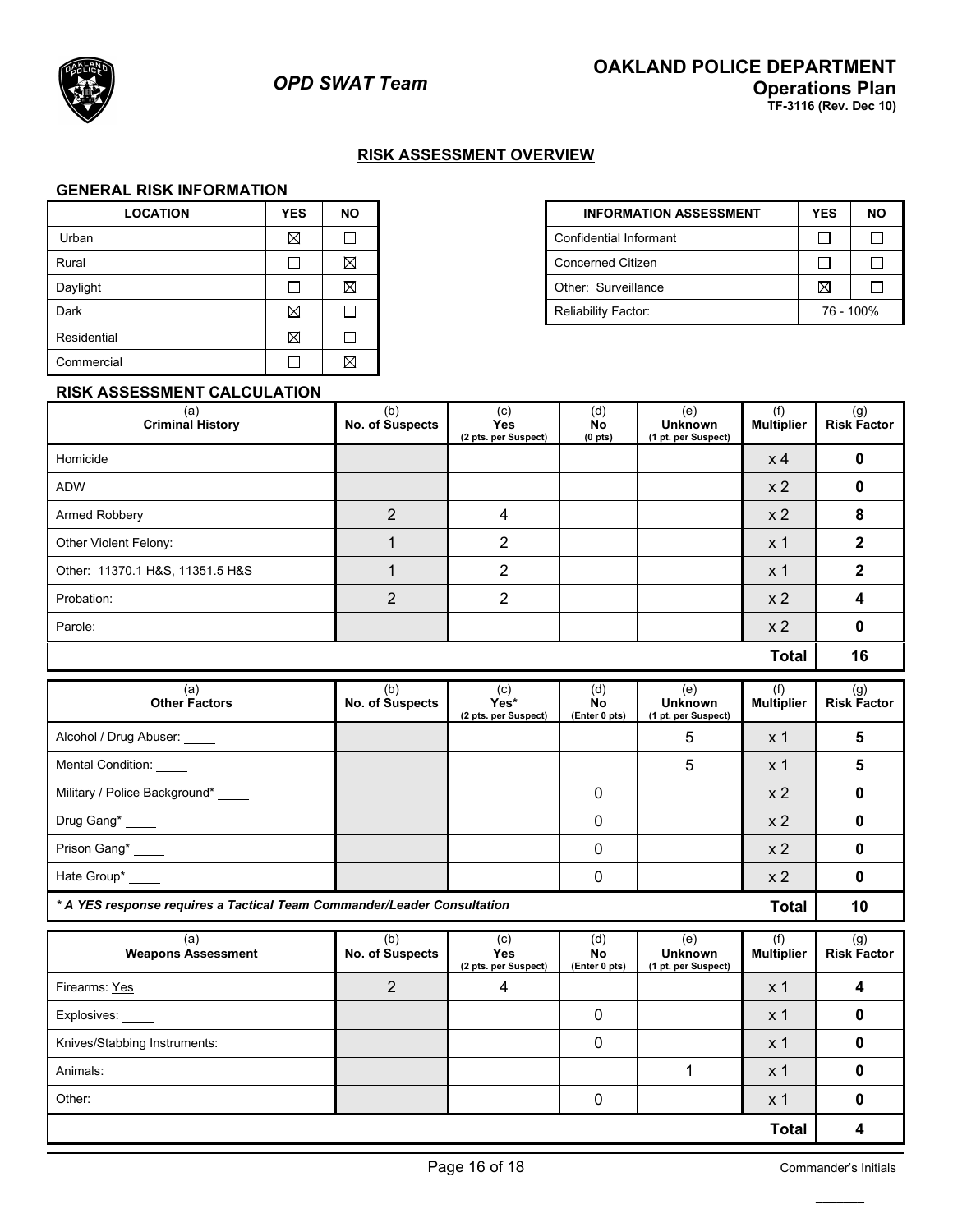

# *OPD SWAT Team*

## **OAKLAND POLICE DEPARTMENT Risk Assessment Overview**

**TF-3115 (Rev. Dec 10)**

| (a)<br><b>Site Assessment</b>                         | (b)<br>Yes<br>(2 pts. per Suspect) | (c)<br><b>No</b><br>(Enter 0 pts) | (d)<br><b>Unknown</b><br>(1 pt. per Suspect) | (e)<br><b>Multiplier</b> | (f)<br><b>Risk Factor</b> |
|-------------------------------------------------------|------------------------------------|-----------------------------------|----------------------------------------------|--------------------------|---------------------------|
| Geographic Barriers (open ground, water, thick brush) |                                    | $\mathbf{0}$                      |                                              | x <sub>1</sub>           | 0                         |
| Fortified:                                            |                                    |                                   |                                              | x <sub>1</sub>           | 0                         |
| Booby Trapped:                                        |                                    | $\mathbf{0}$                      |                                              | x <sub>1</sub>           | 0                         |
| Counter Surveillance:                                 | 8                                  |                                   |                                              | x <sub>1</sub>           | 8                         |
| Counter Surveillance Monitoring: _____                |                                    |                                   |                                              | x <sub>1</sub>           | 0                         |
| <b>Additional Persons:</b>                            |                                    | $\Omega$                          |                                              | x <sub>1</sub>           | $\bf{0}$                  |
| Chemicals:                                            |                                    | $\Omega$                          |                                              | x <sub>1</sub>           | 0                         |
| Interior Unknown:                                     |                                    | 0                                 |                                              | x <sub>1</sub>           | $\bf{0}$                  |
| Locked Perimeter / Gate: Black Security Gate          |                                    | $\Omega$                          |                                              | x <sub>1</sub>           | 0                         |
| Other: $\_\_$                                         |                                    | 0                                 |                                              | x <sub>1</sub>           | 0                         |
| <b>Total</b>                                          |                                    |                                   |                                              |                          |                           |
| RISK ASSESSMENT POINT TOTALS                          |                                    |                                   |                                              |                          |                           |
| <b>Criminal History</b>                               |                                    |                                   |                                              |                          | 16                        |
| <b>Other Factors</b>                                  |                                    |                                   |                                              |                          | 10                        |
| <b>Weapons Assessment</b>                             |                                    |                                   |                                              |                          | $\overline{\mathbf{4}}$   |
| <b>Site Assessment</b>                                |                                    |                                   |                                              |                          | 8                         |
| <b>GRAND TOTAL*</b>                                   |                                    |                                   |                                              |                          | 38                        |

\* Assessment must also consider the time factor. The less time available for planning, the higher the risk factor.

01 – 24 Pts Optional Tactical Team Consultation

18 – 24 Pts Consider Tactical Team Consultation

25 + Pts Recommended Tactical Team Consultation

Tactical Team Callout Yes  $\boxtimes$  No  $\Box$